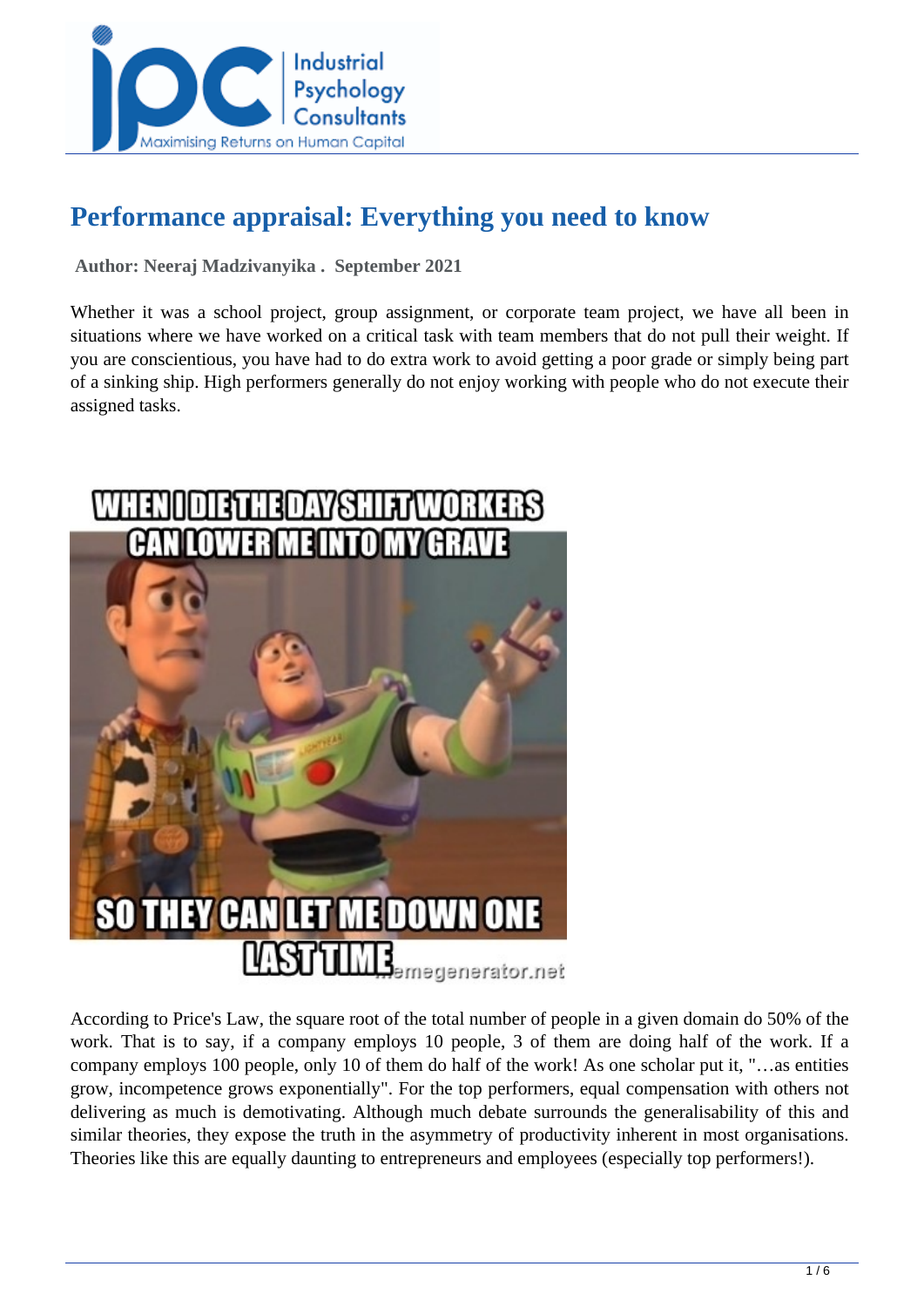

The drawback becomes this, when it comes time for performance reviews, everyone becomes uneasy regardless of whether one has been meeting their targets (deliverables) or not. Even human resources managers do not enjoy doing them. Perhaps this is due to the implicit anxiety-evoking idea that underpins it…the possibility of being let go.

The global Covid-19 pandemic has not made things easier either. The world of work has changed drastically. With lockdown regulations, working from home has become a necessary adjustment for most people. Adjusting to this new normal has no small effect on productivity. The biggest *question* for employees then becomes work-life balance versus work-life integration. The lines between personal time and work time become increasingly blurred. Does one strictly set out time for their profession/work duties to not mix with their time? Or does one find ways to integrate these seamlessly? The judgment is still out on this as scholars continue to debate this.

However, whether you are an employee or employer, understanding performance appraisal and current best practices given the conditions is crucial to your organisation's success and for personal development. Here we will touch base on all you need to know about the performance appraisal.

### **What is performance appraisal?**

Simply put, performance appraisal is a systematic method with which supervisors assess the performance of their supervisees after the fact (Cappelli and Canyon, 2018)

So why bother with performance appraisal?

According to the Harvard Business Review, the utility of performance review can be broken down into three primary purposes. Firstly, it helps in providing each individual with feedback on their performance and relevant status. Secondly, areas that need more effort based on individual performance are highlighted, thereby providing a base to modify work-related behaviour positively. This information helps managers identify the potential for growth and craft employee-specific training programs to bridge the skills gap within their organisation, thereby increasing productivity. Lastly, it provides managers with data they can use to judge how to distribute future work assignments. This is particularly useful in placing the right people in the right jobs by assessing the staff complement's capacity objectively. This informs an organisation's decision on whether or not to recruit more people and what skills the ideal candidate should possess.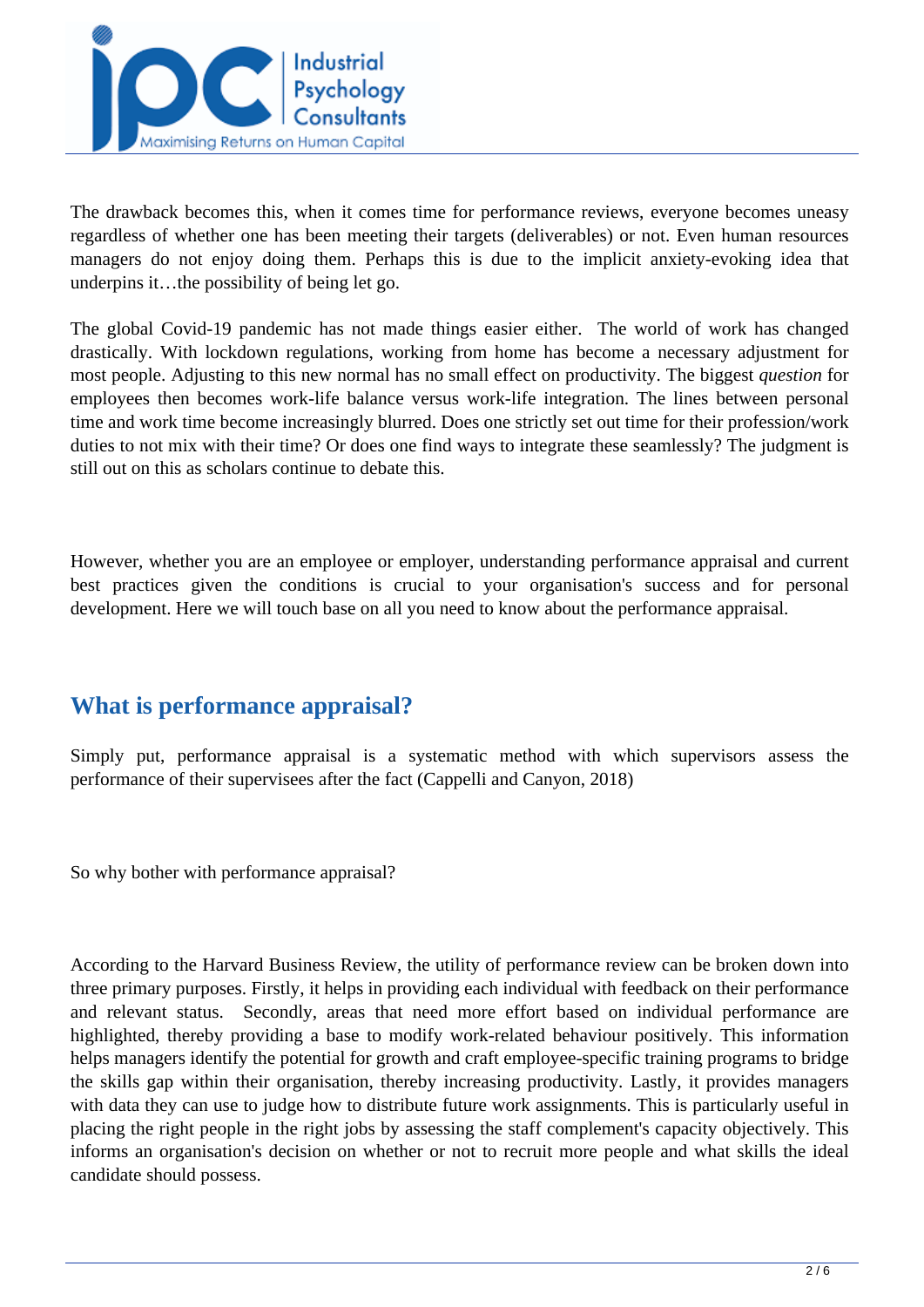

Well carried out performance reviews can be advantageous for the following reasons

**1. Promotion:** Supervisors can use performance reports to customise promotion systems to reward highperforming staff. In this approach, inefficient employees may be fired or demoted if necessary.

**2. Compensation:** Performance evaluations can also be used to decide compensation packages, wage structures, and raises in pay. Employees can be graded based on their ability to complete specified tasks. Merit rather than seniority should be the criterion.

**3. Employee Development:** A comprehensive performance appraisal approach aids managers in developing training policies and programs. It aids in analysing employees' strengths and limitations so that new positions can be tailored for efficient workers. It also aids in the formulation of future development plans.

**4. Selection Validation:** Performance reviews helps organisations in ascertaining the validity and significance of the selection process. Supervisors are informed about the authenticity of the candidate selection process, as well as its strengths and flaws. It is from this standpoint that future changes can be made.

**5. Communication:** Effective communication between employees and employers is critical for an organisation's success. Communication can be sought in the following ways through performance appraisal:

- Employers can grasp and appreciate subordinates' skills through performance appraisal.
- Subordinates can understand and develop a sense of trust and confidence in their superiors.
- It also aids in the maintenance of a positive labour-management relationship.
- It fosters a positive work environment and raises staff morale.

All of the characteristics above contribute to good communication.

**6. Motivation:** Performance appraisal serves as a motivation tool. By evaluating employees' performance, a person's efficiency can be determined if the targets are achieved. This very well motivates a person and helps him to improve his performance in the future.

# **Types of performance reviews**

A majority of performance appraisals are top-down. This means that the supervisors conduct the reviews with no input from the supervisee. There are, however, other types one can use in its stead.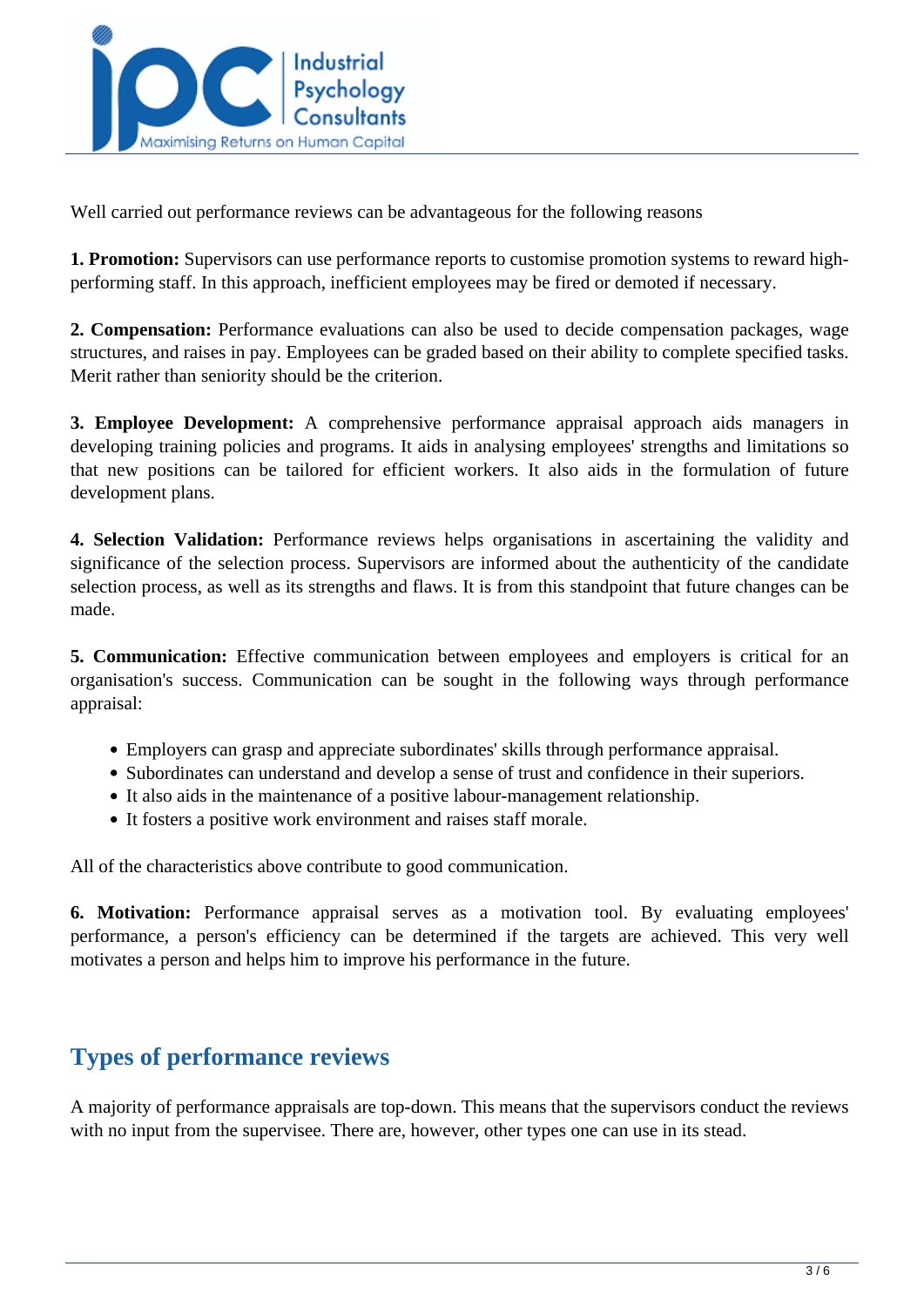

**Self-assessment:** This self-report assessment requires the employee to rate their job performance and behaviour from their perception. It works on the assumption that the individual will provide a more indepth perspective. However, like all self-report methods, it is not without flaws. It assumes a level of self-awareness and objectivity that may not always be realistic.

**Peer assessment:** This is a method where an individual's workgroup or co-workers evaluate their performance. This method tends to be more objective than the latter. However, it may reflect one's extraversion and ability to fit in the organisation's culture rather than actual productivity. Highperforming individuals who may be outcasts for whatever reason may not be fairly assessed using this method.

**360-degree feedback assessment**: In this method of performance review, input is sought out from the individual, their peers, and their supervisor. This may reflect one's performance more accurately as it requires multiple sources of information. This may not be an ideal fit for all organisations due to its timeconsuming nature. This is debatable as it may question the opportunity cost to the organisation of a fair appraisal in the long run.

**Negotiated review:** A more recent practice involving a mediator aims to mitigate performance reviews' adversarial nature by enabling the subject to speak first before any criticism. It focuses on what the individual is doing well during discussions between subordinates and their supervisors

If you are an employer considering the type of performance appraisal method to use in 2021 for your organisation you may want to consider the following.

### **Empathy**

As a starting point, evaluate why you're conducting performance reviews in the first place. As we continue to deal with the global Covid-19 pandemic, you're not necessarily aiming to single out weak performers out of malice. Instead, it is about improving your company's culture and reinforcing its principles. According to Harvard business review, how organisations treat their employees during this pandemic will make or break the culture. According to Mark Mortensen (associate professor of organisational behaviour at INSEAD), "performance evaluations are one of the strongest anchors and relics of your company culture," and they should be used judiciously. Discuss the company's short- and long-term objectives with your supervisor and co-workers. As part of the evaluations, work together to figure out how to communicate those to your workforce. He warns that a leader's actions and words will remain well after this situation has blown over. Mortensen advises compassion by likening employees to a flock. He says, "Demonstrate your managerial prowess. Remember that your fundamental goal hasn't changed: you're still attempting to assist your personnel in becoming as powerful as feasible."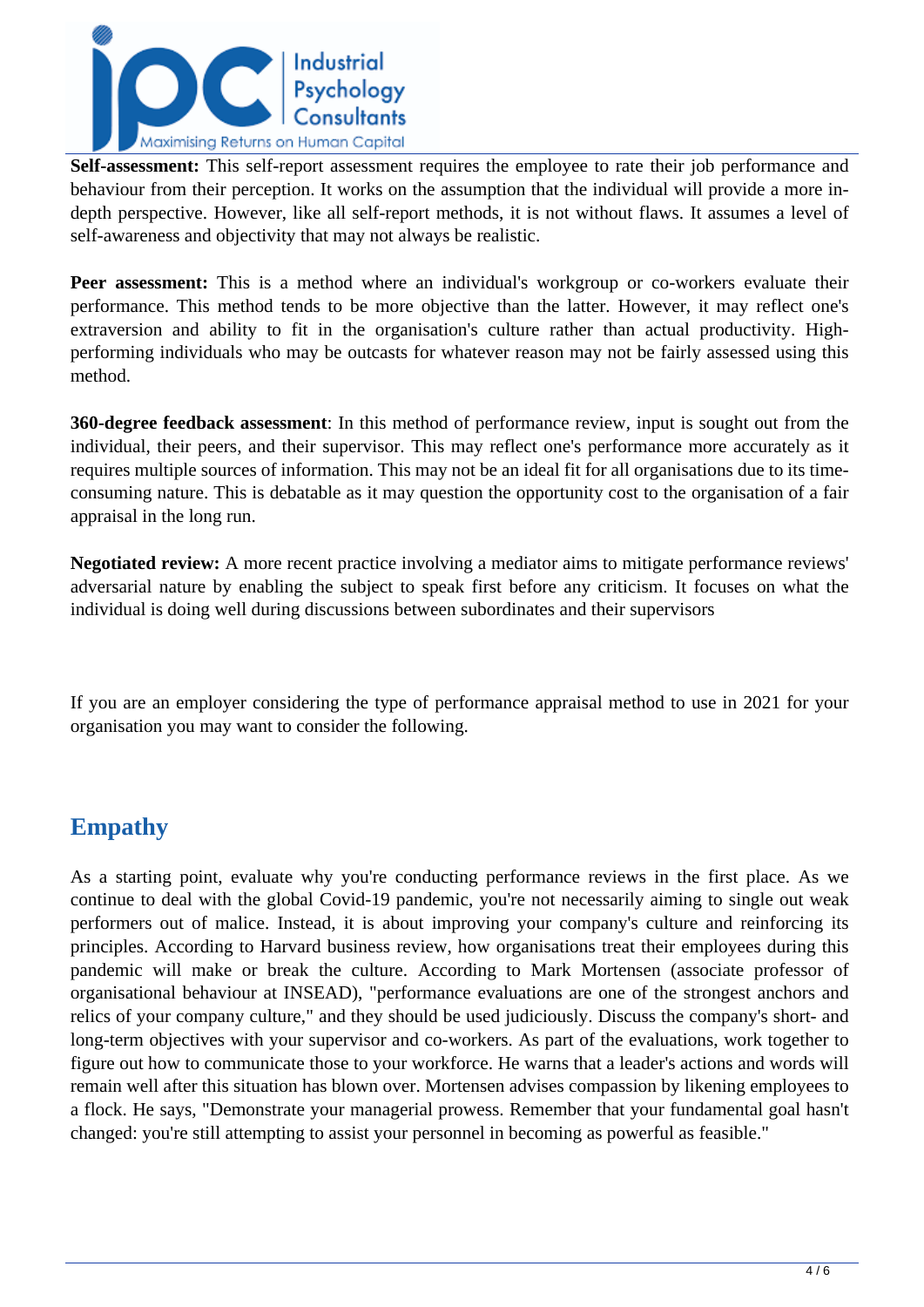

Instead of the traditional top-down methods of performance review, consider self-report measures as well to have a more robust understanding of your employee's position

### **Set the right tone**

When conducting virtual assessments, try to utilise platforms like Zoom, Google Meets that have a video feature. These tend to be more personal and humane. It may provide you with a picture of their working environment. You may even come up with suggestions and advice on types of support your organisation may offer them to be more productive. Video platforms allow for context cues that may not otherwise be obvious via voice calls or other methods of communication. Nothing should be lost in translation.

Discuss with your employees on realistic expectations and reach a consensus on the best way to move forward. This may give you an understanding of challenges that may be unique to each individual on your team and how o bridge those gaps.

### **Be effusive with your top performers**

It is vital to recognise your best performers for their morale and your company's ability to keep them. Top performers rarely lack opportunities. With the job market becoming truly global, it is essential to realise that competition for good talent is no longer restricted by physical constraints. To avoid your top performers leaving you for your competition, reassure them and recognise their efforts. With many companies having restructured and continue to retrench people, a lot of uncertainty is created. Especially if your company is experiencing this type of change, give feedback to your top-performers who you do not plan on losing and maintain open and honest communication.

# **Plan, Plan, Plan!**

Be proactive in your approach to performance management. Since remote working may not disappear any time soon, you may want to consider more frequent, smaller performance evaluations to make sure everyone is on the same page. This allows you to upskill as necessary before losses are too substantial.